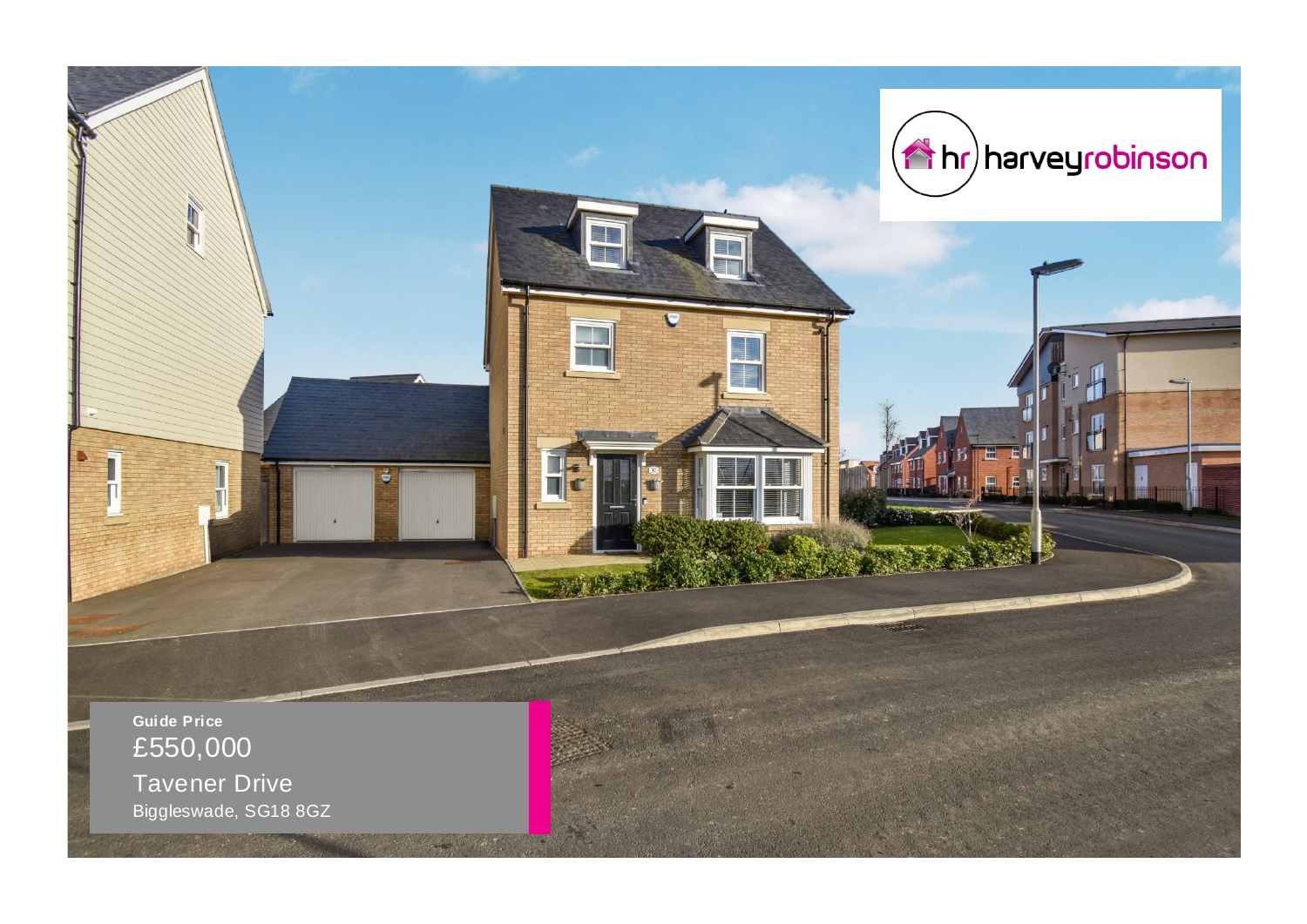## **PROPERTY SUMMARY**

Harvey Robinson estate agents in Biggleswade are delighted to offer for sale this immaculately presented four double bedroom detached family home within the popular and sought -after Kings Reach development. Constructed in 2018 by Martin Grant Homes to The Dunton design, the spacious accommodation spread over three floors in brief consists of an Entrance Hall, Cloakroom, Lounge and a 21ft Kitchen/ Dining Room to the Ground Floor. Three double Bedrooms and a Family Bathroom are located on the First Floor. The Master Bedroom with an Ensuite occupies the Second Floor. Outside, the property has a larger than average enclosed garden with a paved patio area for seating. Ample Off-road parking leading to a single Garage overlooking a Park.







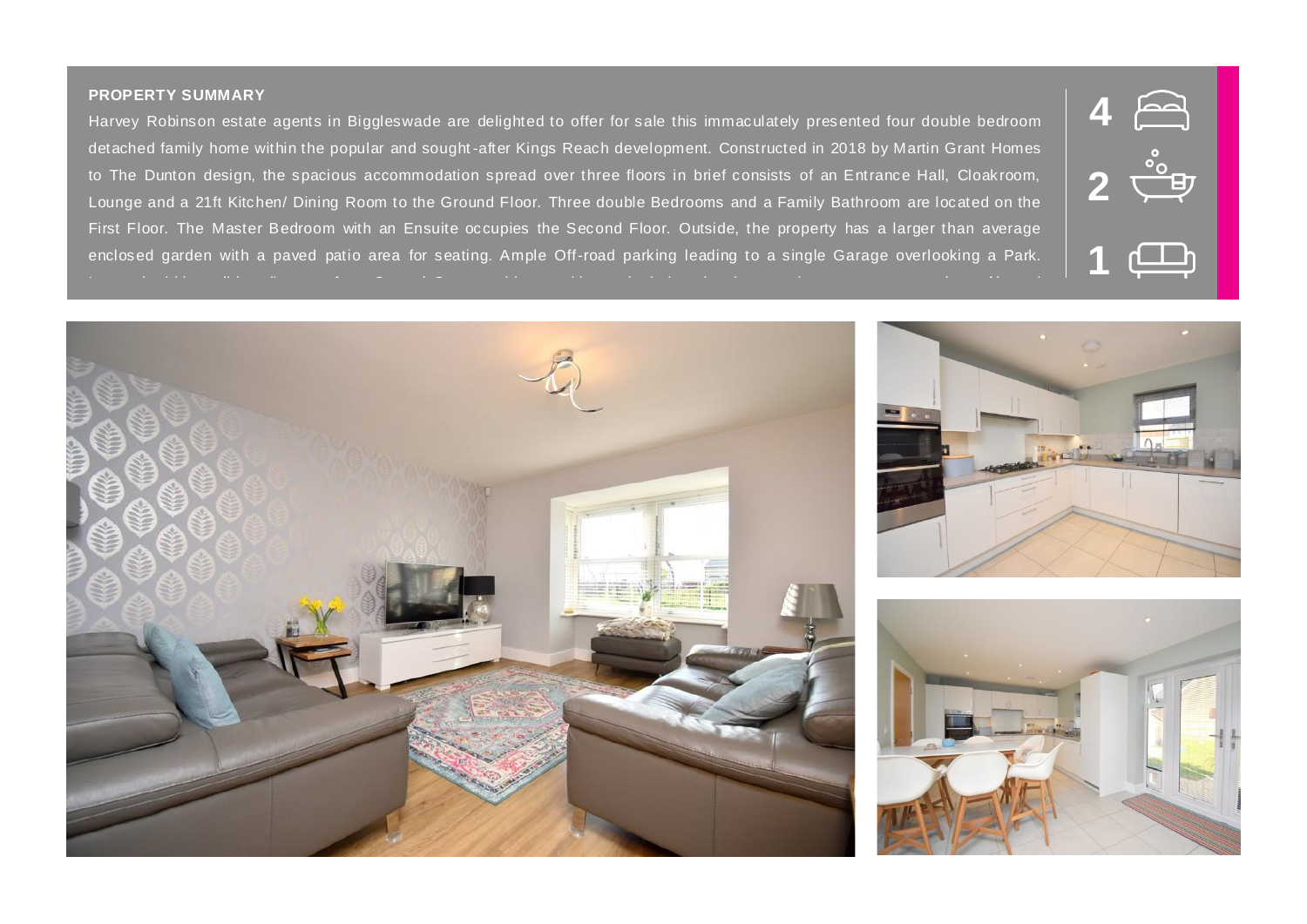